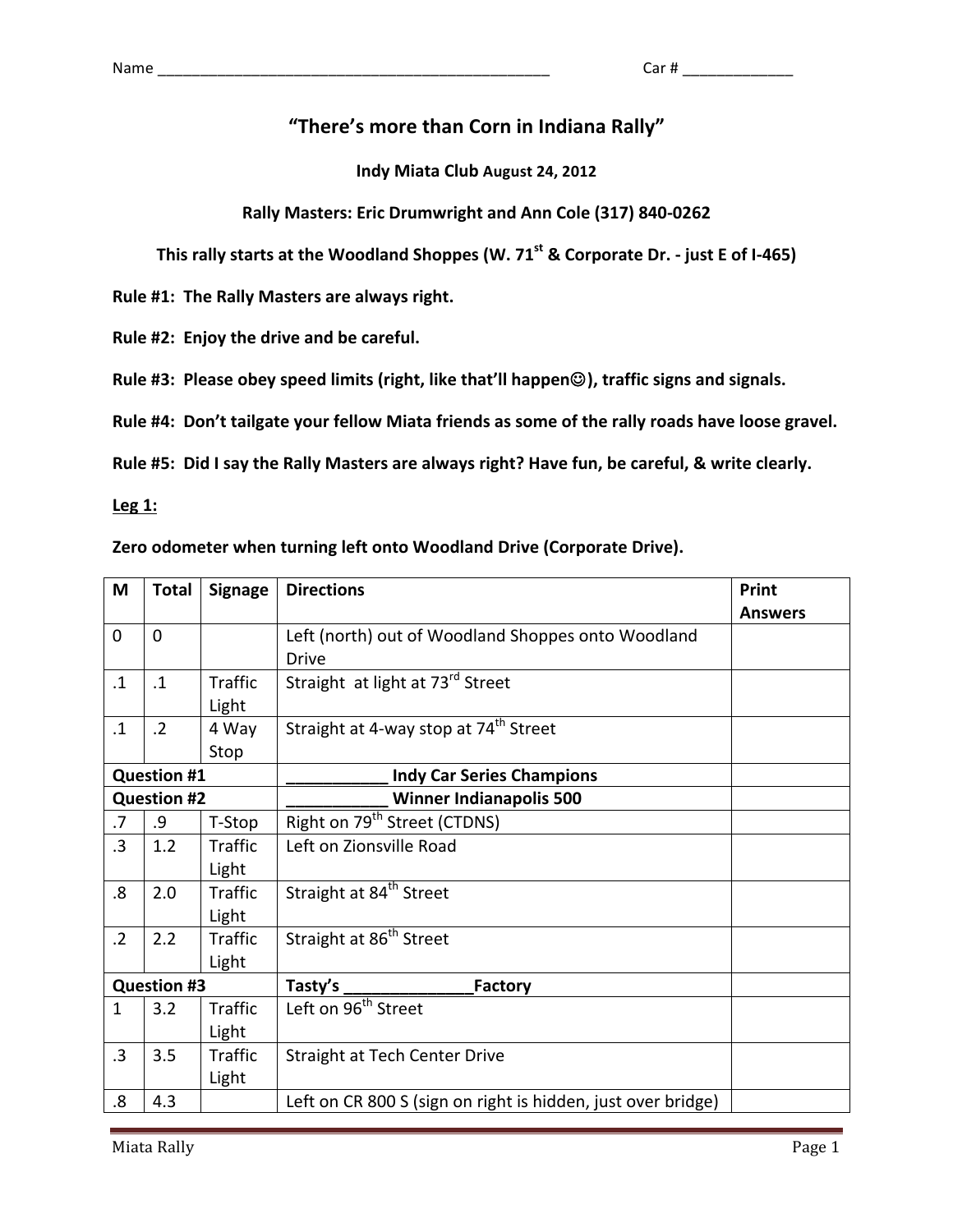| M                  | T                     | <b>Signage</b> | <b>Directions</b>                                               | Print          |
|--------------------|-----------------------|----------------|-----------------------------------------------------------------|----------------|
|                    |                       |                |                                                                 | <b>Answers</b> |
| .6                 | 4.9                   | 3-Way          | Left on Moore Road                                              |                |
|                    |                       | Stop           |                                                                 |                |
| $.6\,$             | 5.5                   | 3-Way          | <b>Straight on Moore Road</b>                                   |                |
|                    |                       | Stop           |                                                                 |                |
| $\cdot$ 3          | 5.8                   | <b>Traffic</b> | Straight on Moore Road (crossing 86 <sup>th</sup> Street)       |                |
|                    |                       | Light          |                                                                 |                |
| <b>Question #4</b> |                       |                | Name the cemetery?                                              |                |
| <b>Question #5</b> |                       |                | What year was the cemetery above established?                   |                |
| 1.3                | 7.1                   |                | Hard Left on 79 <sup>th</sup> Street                            |                |
| .5                 | 7.6                   | 3-Way          | Right on Noel Road (just over bridge)                           |                |
|                    |                       | Stop           |                                                                 |                |
| .9                 | 8.5                   | T-Stop         | Right on Lafayette Road (CTDNS) Watch out for bikes.            |                |
| .9                 | 9.4                   |                | Left on Trader's Lane (turns into Wilson Road)                  |                |
| <b>Question #6</b> |                       |                | What kind of hide-a-way?                                        |                |
| 1.2                | 10.6                  | T-Stop         | Left on Fishback Road                                           |                |
| $.5\,$             | 11.1                  |                | Right on Maloney Road (just after left turn)                    |                |
|                    | <b>Question #7</b>    |                | You can place your bets here on fabulous landscaping.           |                |
| 2.2                | 13.3                  | Stop           | Right on CR 900 E (turns into CR 800 E)                         |                |
| 1.3                | 14.6                  | Stop           | Left on Maloney Road                                            |                |
| $\cdot$ 1          | 14.7                  | Stop           | CAUTION: Cross RR Xing after you stop, look and listen.         |                |
|                    |                       | <b>RR Xing</b> |                                                                 |                |
| <b>Question #8</b> |                       |                | What is the name of the cemetery on the corner of               |                |
|                    |                       |                | <b>Maloney Road and SR 267?</b>                                 |                |
| $\cdot$            | 15.1                  | T-Stop         | Left on SR 267 (CTDNS)                                          |                |
| .7                 | 15.8                  |                | Right on CR 800 N (after curve at Bethesda Church sign)         |                |
| $\mathbf{1}$       | 16.8                  | 4-Way          | Straight on CR 800 N at CR 650 E                                |                |
|                    |                       | Stop           |                                                                 |                |
|                    | <b>Question #9</b>    |                | What color is the curly slide?                                  |                |
|                    | 18.3<br>1.5<br>T-Stop |                | Right on CR 500 E (CTDNS)                                       |                |
|                    | <b>Question #10</b>   |                | 8103 N. 500 E.                                                  |                |
| .5                 | 18.8                  |                | Left on CR 850 N                                                |                |
| 2.2                | 21                    | Stop           | Left on CR 275 E (CTDNS)                                        |                |
|                    | .3<br>21.3            |                | <b>BREAK AT LOVE'S TRUCK STOP ON RIGHT JUST OVER THE BRIDGE</b> |                |
| Question #11       |                       |                | What is the address of the Love's Truck Stop?                   |                |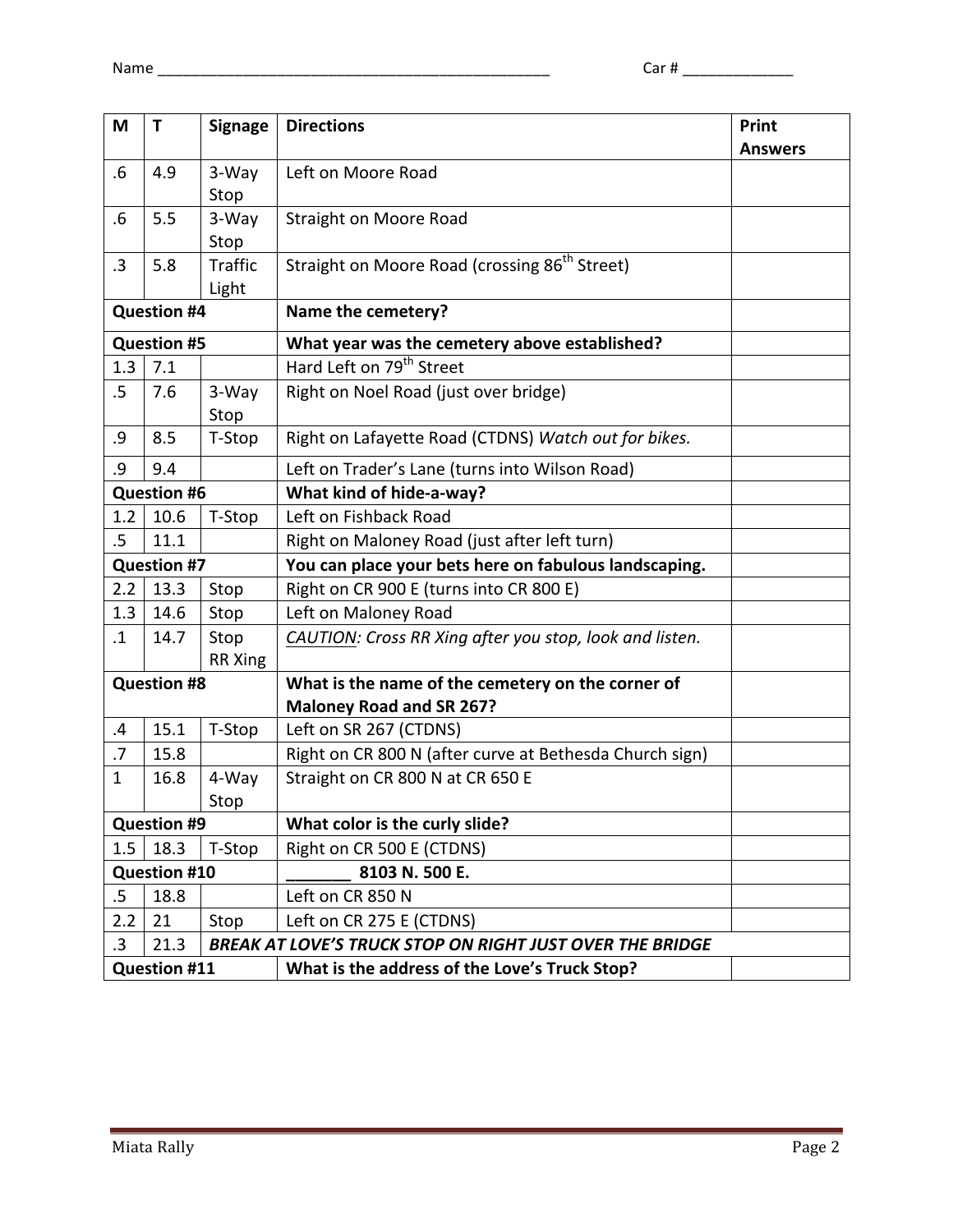## **Leg 2**

# Zero your odometer when you pull out of LOVE'S Truck Stop.

| M                   | Τ                   | <b>Signage</b> | <b>Directions</b>                                        | Print          |
|---------------------|---------------------|----------------|----------------------------------------------------------|----------------|
| $\overline{0}$      | $\mathbf{0}$        |                | Left turn out off Love's parking lot on CR 275 E         | <b>Answers</b> |
|                     |                     |                | (back across I-74 bridge)                                |                |
| 1.2                 | 1.2                 |                | Left on CR 900 N                                         |                |
| $\overline{2}$      | 3.2                 | T-Stop         | Right on CR 75 E (CTDNS)                                 |                |
| $\cdot$ 2           | 3.4                 |                | Left on CR 925 N (turns into CR 0, then CR 900 N)        |                |
| 1.7                 | 5.1                 | Stop           | Cross SR 39 (CTDNS) and Right Diagonal turn on CR 75 W   |                |
|                     | <b>Question #12</b> |                | Who has garage doors and openers?                        |                |
| $.5\,$              | 5.6                 | T-Stop         | Left on CR 950 N (turns into CR 151 W) (CTDNS)           |                |
| 1.4                 | $\overline{7}$      | T-Stop         | Left on CR 1000 N (CTDNS)                                |                |
| .6                  | 7.6                 | T-Stop         | Left on CR 200 W (CTDNS)                                 |                |
| $\cdot$ .2          | 7.8                 |                | Right on CR 1000 N (just over I-74 bridge)               |                |
| .9                  | 8.7                 | T-Stop         | Right on CR 300 W (CTDNS)                                |                |
| 1.4                 | 10.1                | T-Stop         | Left on Boone County Road or CR 800 S (CTDNS)            |                |
| 1.5                 | 11.6                | Stop           | CAUTION: Cross RR Xing after you stop, look and listen.  |                |
|                     |                     | <b>RR Xing</b> |                                                          |                |
| <b>Question #13</b> |                     |                | What county are you entering as you drive into the       |                |
|                     |                     |                | town of Jamestown?                                       |                |
| $\cdot$ 1           | 11.7                | Stop           | Right on SR 136 (CTDNS)                                  |                |
|                     | <b>Question #14</b> |                | How many miles to Turkey Run State Park?                 |                |
| $.5\,$              | 12.2                | Flasher        | Right on SR 75 (Marathon Gas Station on the southeast    |                |
|                     |                     |                | corner has a uni-sex restroom for possible bio break)    |                |
| $\mathbf{1}$        | 13.2                |                | Right on CR 700 S                                        |                |
| <b>Question #15</b> |                     |                | A.O. Smith Corporation                                   |                |
| 3.6                 | 16.8                | Yield          | Left on CR 200 W                                         |                |
| $\cdot$ 1           | 16.9                |                | Right on CR 550 S                                        |                |
|                     | <b>Question #16</b> |                | How many gravestones are there in this cemetery? Just    |                |
|                     |                     |                | kidding, but people are dying to get in here! Rate this  |                |
|                     |                     |                | joke on a scale of 1-5 with 5 being a big belly laugh.   |                |
| 1.5                 | 18.4                |                | Left on Middle Jamestown Road (watch for loose gravel)   |                |
| 4.3                 | 22.7                |                | Left on CR 200 S                                         |                |
| 3.3                 | 26                  |                | Right on CR 500 W                                        |                |
| 1.5                 | 27.5                | Stop           | Straight on CR 500 W at CR 50 S (CTDNS)                  |                |
| <b>Question #17</b> |                     |                | How many "ways" is the Christian Full Gospel Church?     |                |
| 1.5                 | 29.0                | Stop           | Left on SR 32 (CTDNS)                                    |                |
| <b>Question #18</b> |                     |                | What does WB stand for in Boone County?                  |                |
|                     |                     |                | Extra point if you can name the mascot for the school in |                |
|                     |                     |                | this area.                                               |                |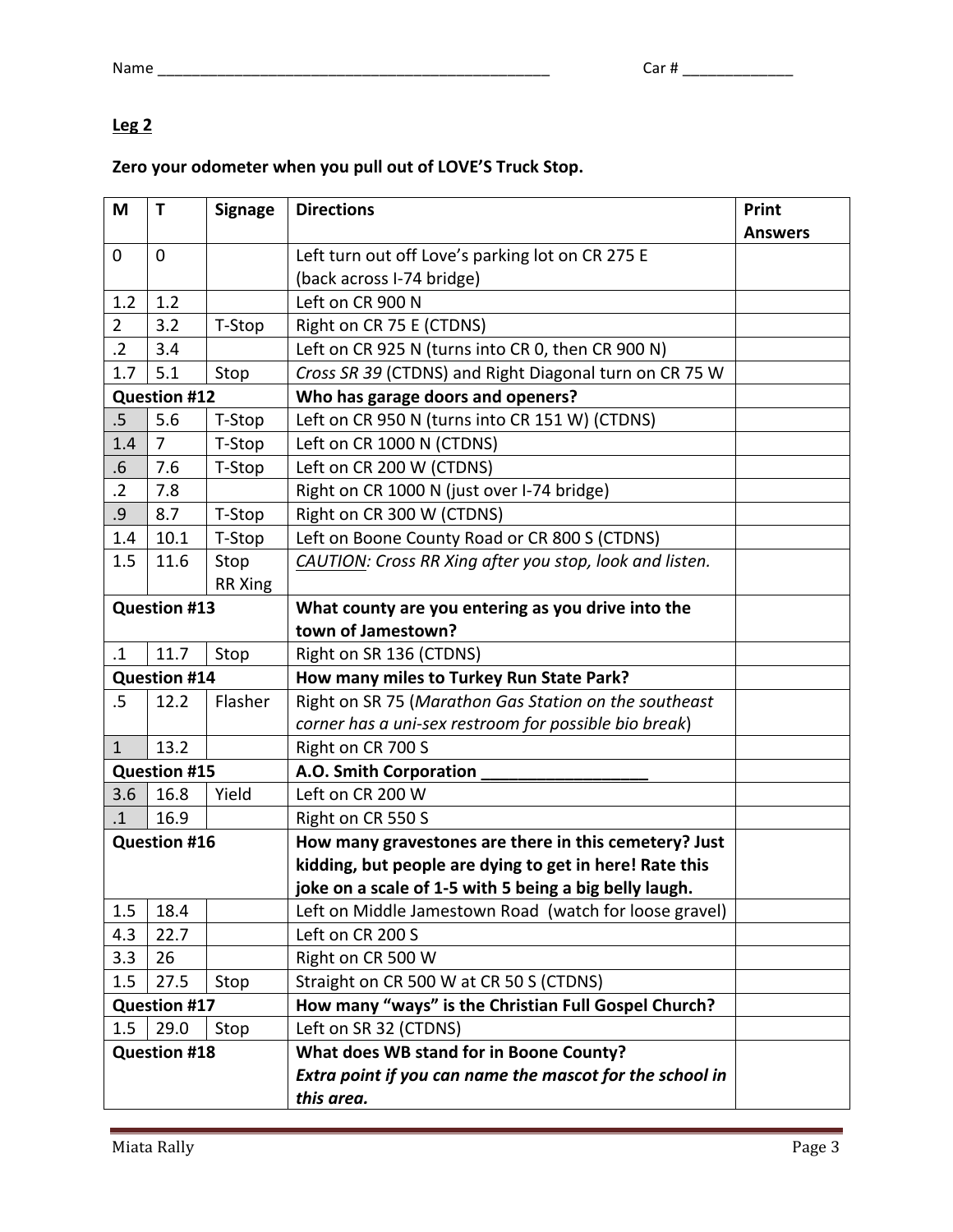| M                                          | $\mathsf T$         | <b>Signage</b> | <b>Directions</b>                                           | Print          |
|--------------------------------------------|---------------------|----------------|-------------------------------------------------------------|----------------|
| 3                                          | 32                  | Flasher        | Right on SR 75 (Marathon Gas Station on the southwest       | <b>Answers</b> |
|                                            |                     |                | corner has restrooms for possible bio break)                |                |
| 2.5                                        | 34.5                |                | Right on CR 350 N                                           |                |
| 1.1                                        | 35.6                | T-Stop         | Right on Hazelrigg Road (CTDNS)                             |                |
|                                            | 37.6                |                | CAUTION: Bike Path crosses road.                            |                |
| 1.7                                        | 39.3                |                | Right on 350 W at turn (no stop)                            |                |
|                                            | <b>Question #19</b> |                | What kind of farm do you see at the corner?                 |                |
| $.5\,$                                     | 39.8                |                | Left on 250 N at turn (no stop) CAUTION: Don't go           |                |
|                                            |                     |                | straight; there is a gravel road just over the small hill!  |                |
|                                            |                     |                | I wonder how we know that, maybe you should ask             |                |
|                                            |                     |                | Eric $\circledcirc$                                         |                |
| 1.6                                        | 41.4                | Stop           | Right on SR 52 which is the ramp for I-65 South (CTDNS)     |                |
|                                            |                     |                | Immediately move to the left lane on I-65 South.            |                |
| .9                                         | 42.3                | Merge          | Left on Exit #141 - (Lebanon city limits) on Lafayette Rd.  |                |
| <b>Question #20</b>                        |                     |                | Who is Lebanon's mayor?                                     |                |
| .5                                         | 42.8                |                | Left on Witt Ave/Rd (first road inside city limits)         |                |
|                                            |                     |                | Witt Ave/Rd turns into CR 150 W once outside city limits    |                |
| <b>Question #21</b>                        |                     |                | Ranch                                                       |                |
| 44.8<br>$\overline{2}$                     |                     |                | Right on CR 300 N                                           |                |
| <b>Question #22</b>                        |                     |                | You are now on the home stretch, not the end of the         |                |
|                                            |                     |                | rally, but Ann and Eric live on this road. What is their    |                |
|                                            |                     |                | mailbox number? (you will hopefully see the clue we         |                |
| $.6\,$                                     | 45.4                |                | left for you)<br>CAUTION: Cross RR Xing - tracks are rough! |                |
| .4                                         | 45.8                | Stop           | Straight at SR 39 (CTDNS)                                   |                |
| $\mathbf{1}$                               | 46.8                | Stop           | Straight at Elm Swamp Road (CTDNS)                          |                |
| 1.3                                        | 48.1                | Stop           | Straight at Elizaville Road (CTDNS)                         |                |
| 1.6                                        | 49.7                | Yield          | Left to stay on Elizaville Rd, turns into CR 300 E          |                |
|                                            |                     |                | Who could help with landscaping services?                   |                |
| <b>Question #23</b><br>3.3<br>53<br>T-Stop |                     |                | Right on CR 500 E (CTDNS)                                   |                |
|                                            | <b>Question #24</b> |                | What animal has its own farm?                               |                |
| 4.9                                        | 57.9                | Stop           | Right on CR 100 N (CTDNS) turns into CR 300 E, then to      |                |
|                                            |                     |                | CR 75 N, then changes to Washington Street once you         |                |
|                                            |                     |                | reach city limits                                           |                |
| <b>Question #25</b>                        |                     |                | <b>Services</b><br><b>Alac</b>                              |                |
| 4.7                                        | 62.6                | 4-Way          | <b>Straight at Grant Street</b>                             |                |
|                                            |                     | Stop           |                                                             |                |
| .3                                         | 62.8                | Stop 4-        | <b>Straight at Park Street</b>                              |                |
|                                            |                     | Way            |                                                             |                |
|                                            |                     | Flasher        |                                                             |                |
|                                            |                     |                |                                                             |                |